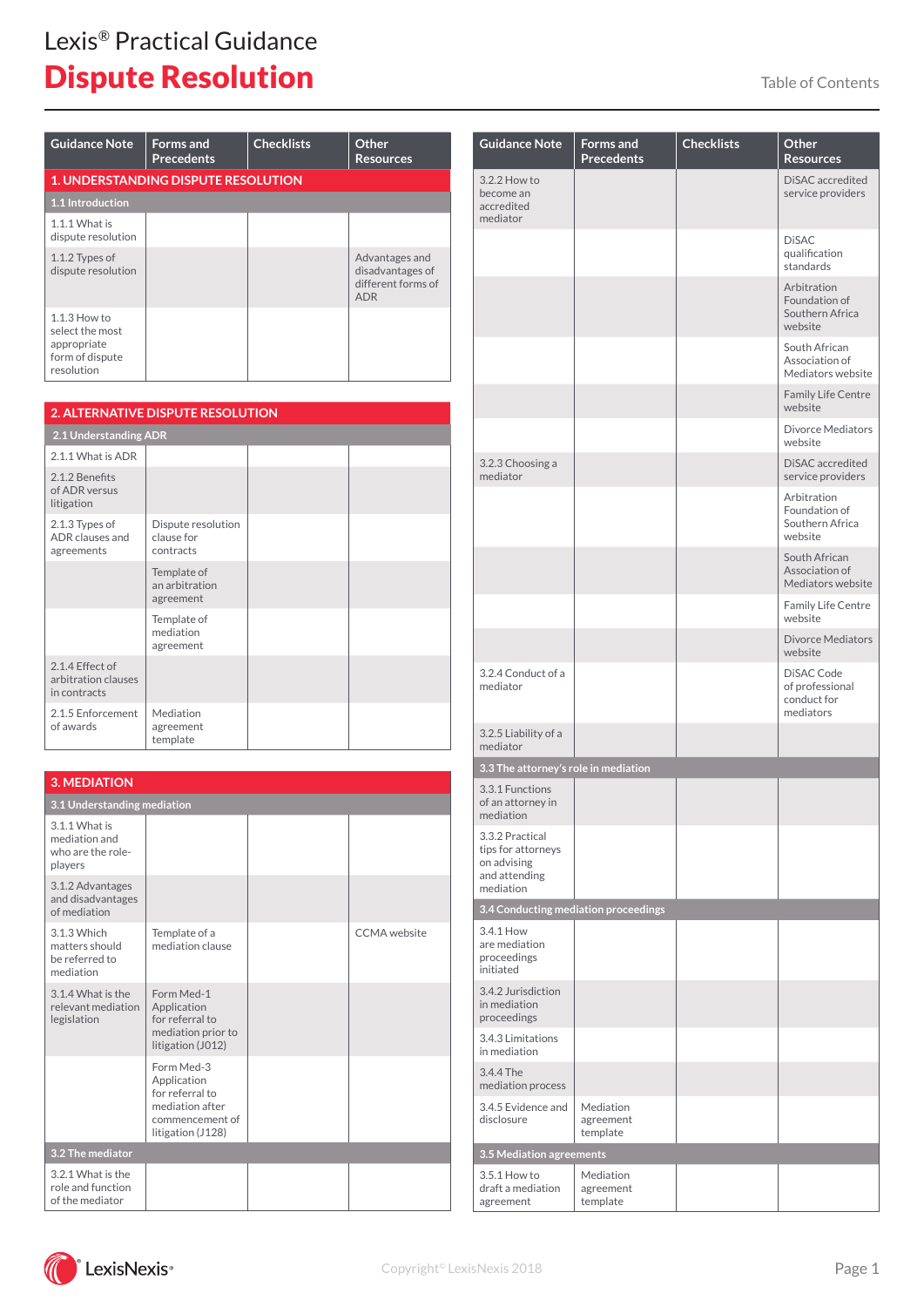| <b>Guidance Note</b>                                     | <b>Forms</b> and<br><b>Precedents</b>                                                                      | <b>Checklists</b> | Other<br><b>Resources</b> |
|----------------------------------------------------------|------------------------------------------------------------------------------------------------------------|-------------------|---------------------------|
|                                                          | Company<br>resolution<br>authorising<br>company<br>representative<br>to conclude<br>mediation<br>agreement |                   |                           |
| 3.5.2 Enforcing<br>mediation<br>agreements               |                                                                                                            |                   |                           |
| 3.6 Settlement                                           |                                                                                                            |                   |                           |
| 3.6.1 Settlement<br>agreements                           | Settlement<br>agreement                                                                                    |                   |                           |
| 3.6.2 Enforcing<br>mediation<br>settlement<br>agreements |                                                                                                            |                   |                           |
| 3.7 Costs                                                |                                                                                                            |                   |                           |
| 3.7.1 Costs<br>in mediation<br>proceedings               | Mediation<br>agreement<br>template                                                                         |                   |                           |

| <b>4. COURT ANNEXED MEDIATION</b>                                   |                                                                                                         |                                              |
|---------------------------------------------------------------------|---------------------------------------------------------------------------------------------------------|----------------------------------------------|
| 4.1 Court proceedings                                               |                                                                                                         |                                              |
| 4.1.1 What is<br>court-annexed<br>mediation                         |                                                                                                         |                                              |
| 4.1.2 Magistrates<br>court pilot project                            |                                                                                                         | List of accredited<br>mediators<br>(website) |
| 4.1.3 Court-<br>annexed<br>mediation rules                          | Form Med-1<br>Application<br>for referral to<br>mediation prior to<br>litigation (J012)                 | List of accredited<br>mediators<br>(website) |
| 4.1.4 How the<br>process works                                      | Form Med-8<br>Statement of claim<br>(J277)                                                              | List of accredited<br>mediators<br>(website) |
|                                                                     | Form Med-9<br>Statement of<br>defence                                                                   |                                              |
|                                                                     | Form Med-3<br>Application<br>for referral to<br>mediation after<br>commencement of<br>litigation (J128) |                                              |
|                                                                     | Form Med-14<br>Settlement<br>agreement (J628)                                                           |                                              |
| 4.1.5 Costs in<br>court-annexed<br>mediation<br>proceedings         |                                                                                                         |                                              |
| 4.2 Mediation in family law                                         |                                                                                                         |                                              |
| 4.2.1 Mediation<br>in divorce<br>proceedings                        | Template of a<br>memorandum of<br>understanding in a<br>divorce matter                                  |                                              |
| 4.2.2 The role<br>of the family<br>advocate in<br>divorce mediation |                                                                                                         |                                              |

| <b>Guidance Note</b>                                                                                   | <b>Forms</b> and<br><b>Precedents</b>                                  | <b>Checklists</b> | Other<br><b>Resources</b> |
|--------------------------------------------------------------------------------------------------------|------------------------------------------------------------------------|-------------------|---------------------------|
| 4.2.3 The family<br>advocate enguiry                                                                   | Template of a<br>memorandum of<br>understanding in a<br>divorce matter |                   |                           |
| 4.2.4 The best<br>interests of the<br>child                                                            |                                                                        |                   |                           |
| 4.2.5 Parenting<br>plans                                                                               | Parenting plan                                                         |                   |                           |
| 4.2.6 Agreement<br>to mediate and the<br>intake session                                                | Template of<br>mediation<br>agreement                                  |                   |                           |
| 4.2.7 Stages in the<br>mediation process                                                               | Template of a<br>memorandum of<br>understanding in a<br>divorce matter |                   |                           |
|                                                                                                        | Parenting plan                                                         |                   |                           |
| 4.2.8 Issues<br>involving children                                                                     |                                                                        |                   |                           |
| 4.2.9 Maintenance                                                                                      |                                                                        |                   |                           |
| 4.2.10 Division of<br>assets                                                                           |                                                                        |                   |                           |
| 4.2.11 The<br>memorandum of<br>understanding                                                           | Template of a<br>memorandum of<br>understanding in a<br>divorce matter |                   |                           |
| 4.2.12 Setting the<br>agenda                                                                           | Suggested agenda<br>for a divorce<br>mediation                         |                   |                           |
| 4.2.13<br>Dealing with<br>confidentiality,<br>side meetings.<br>deadlock and<br>manipulation<br>issues | Sample clause -<br>Confidentiality                                     |                   |                           |

| <b>5. ARBITRATION</b>                  |  |  |                                                                               |
|----------------------------------------|--|--|-------------------------------------------------------------------------------|
| 5.1 General arbitration principles     |  |  |                                                                               |
| 5.1.1 What is<br>arbitration           |  |  | South African<br>Law Commission<br>- International<br>arbitration report      |
|                                        |  |  | South African<br>Law Commission<br>- Domestic<br>arbitration report           |
|                                        |  |  | <b>UNCITRAL</b><br>Model Law on<br>International<br>Commercial<br>Arbitration |
| 5.1.2 Arbitration<br>regulatory bodies |  |  | AFSA website                                                                  |
|                                        |  |  | AOA website                                                                   |
|                                        |  |  | CCMA website                                                                  |
|                                        |  |  | <b>AADR</b> website                                                           |
| 5.1.3 Arbitration<br>rules             |  |  | AFSA rules                                                                    |
|                                        |  |  | AFSA rules<br>for expedited<br>arbitration                                    |

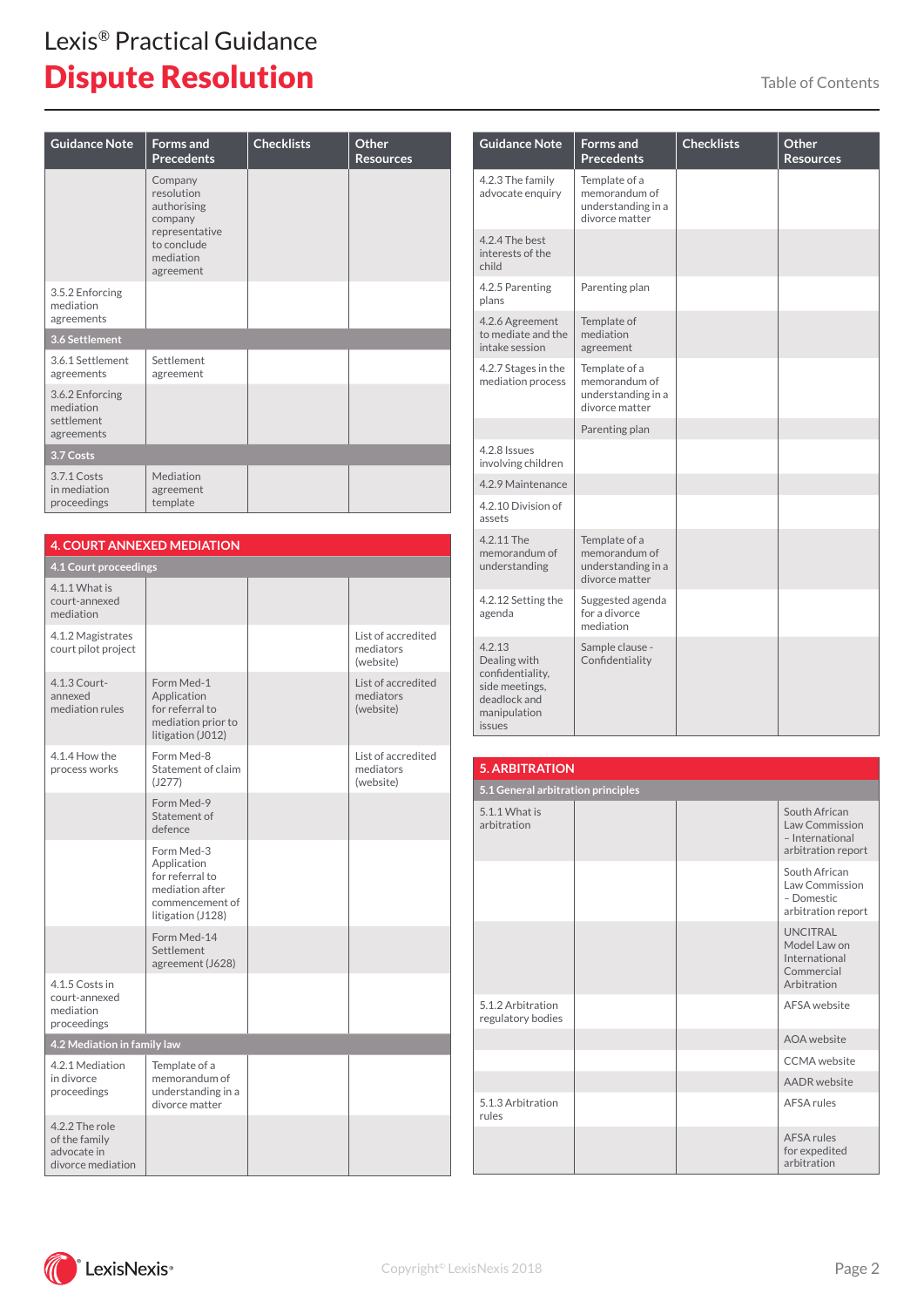| <b>Guidance Note</b>                                                     | <b>Forms and</b><br><b>Precedents</b>                                                                   | <b>Checklists</b>                | Other<br><b>Resources</b> |
|--------------------------------------------------------------------------|---------------------------------------------------------------------------------------------------------|----------------------------------|---------------------------|
|                                                                          |                                                                                                         |                                  | <b>AOA</b> rules          |
|                                                                          |                                                                                                         |                                  | <b>AADR</b> rules         |
| 5.1.4 What<br>matters are<br>excluded from<br>arbitration                |                                                                                                         |                                  |                           |
| 5.1.5 Effect of<br>arbitration clauses<br>in contracts                   |                                                                                                         |                                  |                           |
| 5.1.6 Choosing an<br>arbitrator                                          |                                                                                                         |                                  |                           |
| 5.1.7 FAQs                                                               |                                                                                                         |                                  |                           |
|                                                                          | 5.2 Functions of arbitrators and umpires                                                                |                                  |                           |
| 5.2.1 What is an<br>arbitrator                                           |                                                                                                         |                                  |                           |
| 5.2.2 Appointment<br>of an arbitrator                                    |                                                                                                         |                                  |                           |
| 5.2.3 Challenging<br>the appointment<br>of an arbitrator                 |                                                                                                         |                                  | <b>AFSA rules</b>         |
|                                                                          |                                                                                                         |                                  | AOA rules                 |
|                                                                          |                                                                                                         |                                  | <b>AADR</b> rules         |
| 5.2.4 The<br>arbitrator's role,<br>function and<br>powers                |                                                                                                         |                                  |                           |
| 5.2.5 Termination<br>of appointment of<br>an arbitrator                  |                                                                                                         |                                  |                           |
| 5.2.6 What is an<br>umpire and what<br>are their functions               | High Court notice<br>of motion [Form 2]                                                                 | Drafting a<br>founding affidavit |                           |
|                                                                          | Magistrates Court<br>notice of motion<br>[Form 1]                                                       |                                  |                           |
| 5.2.7 Appointment<br>of an umpire                                        | Template of notice<br>to appoint an<br>umpire in terms<br>of section 12(1)<br>of the Arbitration<br>Act |                                  |                           |
| 5.2.8 Termination<br>of appointment of<br>an umpire                      |                                                                                                         |                                  |                           |
| 5.3. The arbitration agreement                                           |                                                                                                         |                                  |                           |
| 5.3.1 Purpose<br>and function of<br>an arbitration<br>agreement          |                                                                                                         |                                  |                           |
| 5.3.2 Drafting<br>an arbitration<br>agreement                            | Arbitration<br>agreement<br>template                                                                    |                                  |                           |
| 5.3.3<br>Consequences<br>of an arbitration<br>agreement                  |                                                                                                         |                                  |                           |
| 5.3.4 Termination<br>of an arbitration<br>agreement                      |                                                                                                         |                                  |                           |
| 5.3.5 How to<br>proceed where<br>there is no<br>arbitration<br>agreement |                                                                                                         |                                  |                           |

| <b>Guidance Note</b>                                                             | <b>Forms and</b><br><b>Precedents</b>                        | <b>Checklists</b>                | Other<br><b>Resources</b> |
|----------------------------------------------------------------------------------|--------------------------------------------------------------|----------------------------------|---------------------------|
| 5.3.6 Arbitration<br>in insolvency<br>and liquidation<br>proceedings             |                                                              |                                  |                           |
| 5.3.7 Jurisdiction<br>and applicable law<br>of an arbitration                    | Arbitration<br>agreement<br>template                         |                                  |                           |
| 5.3.8 Courts                                                                     |                                                              |                                  |                           |
|                                                                                  | 5.4 How are arbitration proceedings conducted                |                                  |                           |
| 5.4.1 Overview<br>of the arbitration<br>process                                  |                                                              |                                  |                           |
| 5.4.2 Commencing<br>arbitration<br>proceedings                                   | Arbitration<br>referral letter                               | <b>AFSA</b> checklist            | <b>ICC</b> rules          |
|                                                                                  | Letter requesting<br>appointment of an<br>arbitrator         | <b>AOA</b> checklist             | <b>AADR</b> rules         |
|                                                                                  | LRA Form 7.13<br>- Request for<br>arbitration                | <b>AADR</b> checklist            | <b>AFSA rules</b>         |
|                                                                                  |                                                              |                                  | <b>AOA</b> rules          |
| 5.4.3 Pleadings                                                                  |                                                              |                                  | <b>AADR</b> rules         |
|                                                                                  |                                                              |                                  | AFSA rules                |
|                                                                                  |                                                              |                                  | <b>AOA</b> rules          |
| 5.4.4<br>Documentary<br>evidence and<br>discovery<br>processes in<br>arbitration |                                                              |                                  | <b>AFSA rules</b>         |
|                                                                                  |                                                              |                                  | <b>AOA</b> rules          |
|                                                                                  |                                                              |                                  | <b>AADR</b> rules         |
| 5.4.5 Hearing                                                                    |                                                              |                                  | <b>AFSA rules</b>         |
|                                                                                  |                                                              |                                  | AOA rules                 |
|                                                                                  |                                                              |                                  | <b>AADR</b> rules         |
| 5.4.6 Evidence of<br>witnesses                                                   | High Court notice<br>of motion [Form 2]                      | Drafting a<br>founding affidavit | <b>AADR</b> rules         |
|                                                                                  |                                                              |                                  | <b>AFSA rules</b>         |
| 5.4.7 Summoning                                                                  |                                                              |                                  | <b>AOA</b> rules          |
| of witnesses                                                                     |                                                              |                                  |                           |
| 5.4.8 Recording of<br>evidence                                                   |                                                              |                                  | <b>AFSA rules</b>         |
|                                                                                  |                                                              |                                  | <b>AOA</b> rules          |
|                                                                                  |                                                              |                                  | <b>AADR</b> rules         |
| 5.4.9 Referring<br>particular points<br>to an umpire                             |                                                              |                                  |                           |
| 5.4.10 Procedure<br>to obtain the<br>court or counsel's<br>opinion               | High Court notice<br>of motion [Form 2]                      | Drafting a<br>founding affidavit |                           |
| 5.4.11 General<br>powers of<br>the court in<br>arbitration<br>proceedings        | High Court<br>notice of motion<br>for substituted<br>service | Drafting a<br>founding affidavit |                           |
|                                                                                  | High Court notice<br>of motion [Form 2]                      |                                  |                           |



 $\mathscr{C}$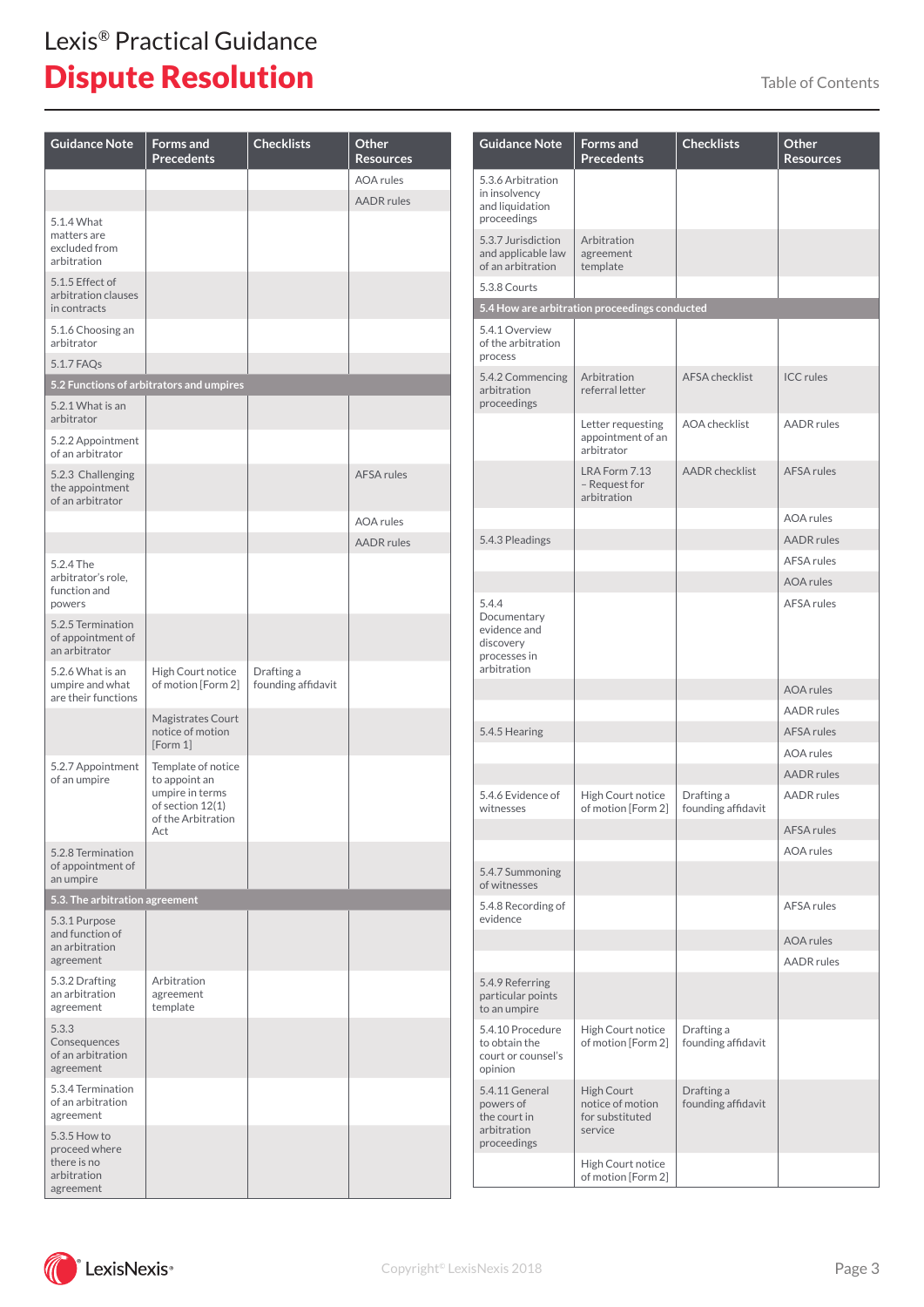| <b>Guidance Note</b>                                     | <b>Forms</b> and<br><b>Precedents</b>                           | <b>Checklists</b>                | Other<br><b>Resources</b> |
|----------------------------------------------------------|-----------------------------------------------------------------|----------------------------------|---------------------------|
| 5.4.12 Offences<br>during<br>proceedings                 |                                                                 |                                  |                           |
|                                                          | 5.5 Requirements for arbitration awards                         |                                  |                           |
| 5.5.1 Time for<br>handing down<br>award                  |                                                                 |                                  | <b>AFSA rules</b>         |
|                                                          |                                                                 |                                  | <b>AOA</b> rules          |
|                                                          |                                                                 |                                  | <b>AADR</b> rules         |
| 5.5.2 How are<br>arbitration awards<br>recorded          |                                                                 |                                  | <b>AFSA rules</b>         |
|                                                          |                                                                 |                                  | <b>AOA</b> rules          |
|                                                          |                                                                 |                                  | <b>AADR</b> rules         |
| 5.5.3 Publication                                        |                                                                 |                                  |                           |
| 5.5.4 Interim relief                                     |                                                                 |                                  | <b>AFSA rules</b>         |
|                                                          |                                                                 |                                  | AOA rules                 |
|                                                          |                                                                 |                                  | <b>AADR</b> rules         |
| 5.5.5 Specific<br>performance                            |                                                                 |                                  | <b>AADR</b> rules         |
|                                                          |                                                                 |                                  | AFSA rules                |
|                                                          |                                                                 |                                  | <b>AOA</b> rules          |
| 5.5.6 Binding<br>award                                   |                                                                 |                                  | <b>AADR</b> rules         |
|                                                          |                                                                 |                                  | <b>AFSA rules</b>         |
|                                                          |                                                                 |                                  | AOA rules                 |
| 5.5.7 Interest                                           |                                                                 |                                  | <b>AFSA rules</b>         |
| 5.5.8 Power of an<br>arbitral tribunal to<br>amend award |                                                                 |                                  | <b>AFSA rules</b>         |
|                                                          |                                                                 |                                  | <b>AOA</b> rules          |
|                                                          |                                                                 |                                  | <b>AADR</b> rules         |
| 5.5.9 How to make<br>an award an order<br>of court       | Notice of motion                                                |                                  |                           |
|                                                          | Founding affidavit                                              |                                  |                           |
| 5.5.10 Remittal of<br>award                              |                                                                 |                                  | <b>AFSA rules</b>         |
|                                                          |                                                                 |                                  | AOA rules                 |
|                                                          |                                                                 |                                  | <b>AADR</b> rules         |
| 5.5.11 Setting<br>aside an<br>arbitration award          | High Court notice<br>of motion - Form 2                         | Drafting a<br>founding affidavit |                           |
|                                                          | Application for<br>rescission of<br>ruling/arbitration<br>award |                                  |                           |
| 5.5.12 How are<br>arbitration awards<br>enforced         |                                                                 |                                  |                           |
| 5.5.13 Appeals<br>against arbitration<br>awards          |                                                                 |                                  | <b>AFSA rules</b>         |
| 5.5.14<br>Overturning<br>arbitration awards              |                                                                 |                                  | AFSA rules                |
| 5.5.15 Enforcing<br>international<br>arbitration awards  |                                                                 |                                  |                           |

| <b>Guidance Note</b>                                         | <b>Forms</b> and<br><b>Precedents</b>                                          | <b>Checklists</b> | Other<br><b>Resources</b>                                          |
|--------------------------------------------------------------|--------------------------------------------------------------------------------|-------------------|--------------------------------------------------------------------|
| 5.6 Costs                                                    |                                                                                |                   |                                                                    |
| 5.6.1 Costs of<br>proceedings                                |                                                                                |                   | <b>AFSA rules</b>                                                  |
|                                                              |                                                                                |                   | <b>AOA</b> rules                                                   |
|                                                              |                                                                                |                   | <b>AADR</b> rules                                                  |
| 5.6.2 Payment<br>in respect of<br>arbitrators and<br>umpires |                                                                                |                   | AFSA rules                                                         |
|                                                              |                                                                                |                   | <b>AOA</b> rules                                                   |
|                                                              |                                                                                |                   | <b>AADR</b> rules                                                  |
| 5.7 Types of arbitration matters                             |                                                                                |                   |                                                                    |
| 5.7.1 Labour law<br>arbitration                              | LRA 7.13 -<br>Request for<br>arbitration                                       |                   | <b>CCMA</b> website                                                |
|                                                              | LRA 7.18 -<br>Application to<br>certify CCMA<br>award and writ of<br>execution |                   | List and contact<br>details of<br>bargaining<br>councils           |
| 5.7.2 Arbitration<br>in construction<br>matters              |                                                                                |                   | FIDIC website                                                      |
|                                                              |                                                                                |                   | ICC arbitration<br>rules                                           |
|                                                              |                                                                                |                   | <b>JBCC</b> website                                                |
|                                                              |                                                                                |                   | AOA website                                                        |
|                                                              |                                                                                |                   | <b>AOA</b> rules                                                   |
|                                                              |                                                                                |                   | <b>NEC</b> website                                                 |
|                                                              |                                                                                |                   | <b>SAICE</b> website                                               |
| 5.7.3 Commercial<br>disputes                                 |                                                                                |                   |                                                                    |
| 5.8 International arbitration                                |                                                                                |                   |                                                                    |
| 5.8.1 Using<br>arbitration in<br>international<br>disputes   |                                                                                |                   | <b>UNCITRAL</b><br><b>Arbitration Rules</b>                        |
|                                                              |                                                                                |                   | New York<br>Convention                                             |
|                                                              |                                                                                |                   | New York<br>Convention<br>website - list of<br>contracting states  |
| 5.8.2 Jurisdiction<br>in international<br>disputes           |                                                                                |                   | London Court<br>of International<br>Arbitration<br>website         |
|                                                              |                                                                                |                   | Singapore<br>International<br><b>Arbitration Centre</b><br>website |
|                                                              |                                                                                |                   | Hong Kong<br>International<br><b>Arbitration Centre</b><br>website |
|                                                              |                                                                                |                   | LCIA-MIAC<br><b>Arbitration Centre</b><br>website                  |
|                                                              |                                                                                |                   | Swiss Arbitration<br>Association<br>website                        |